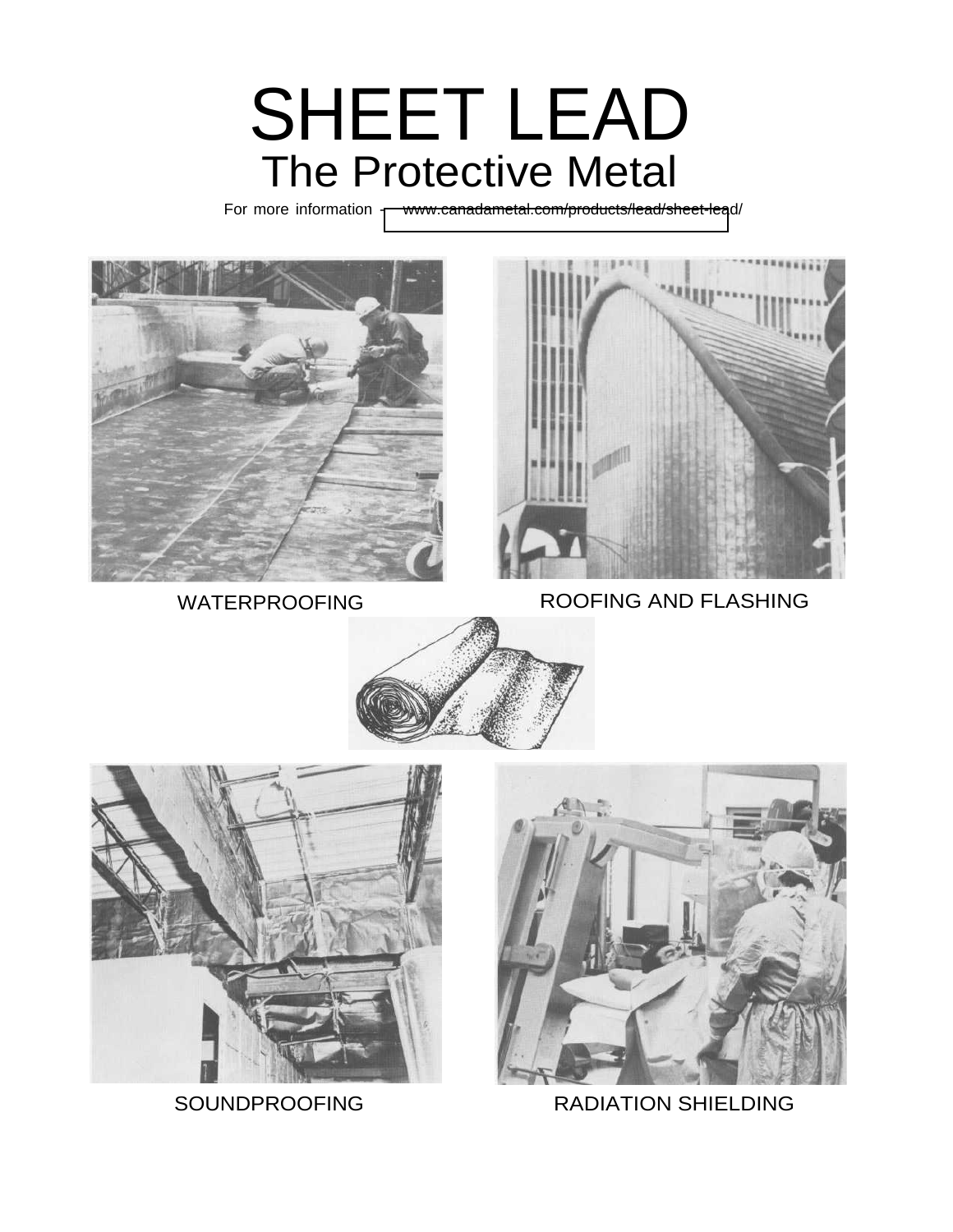### **Cover Photographs**

- *Waterproofing.* Sheet lead membranes are easily installed on-site, then burned (welded) with same-composition lead burning bar to effect. a long-lasting, impermeable barrier.
- *Roofing and Flashing.* Chicago's Marina City Theater Building is a completely sheet lead-clad structure with no flat surfaces or square corners anywhere. It is a fine example of lead for roofing/flashing.
- *Soundproofing.* In commercial and industrial applications, sheet lead plenum barriers are hung from the ceiling to achieve the desired sound transmission class within the area.
- *Radiation Shielding.* Lead-glass aprons/shields incorporating sheet lead have long been used to protect medical personnel from scattered X-ray exposure during diagnostic procedures.

#### LEAD INDUSTRIES ASSOCIATION, INC.

Lead Industries Association is the market development and information organization of the North American lead industry with sister organizations in major countries throughout the world. A non-profit trade association representing all segments of the lead industry, LIA neither produces nor sells lead, but promotes increased use of the metal and its end-products in a costeffective and environmentally sound manner through publicity, educational activities and technical service.

An extensive library of lead information is housed at the Association's New York headquarters and data pertaining to lead and lead products is available through letter or telephone inquiry. Most of the services, publications and other offerings of the Association are available without charge to anyone interested in the use of lead and lead products.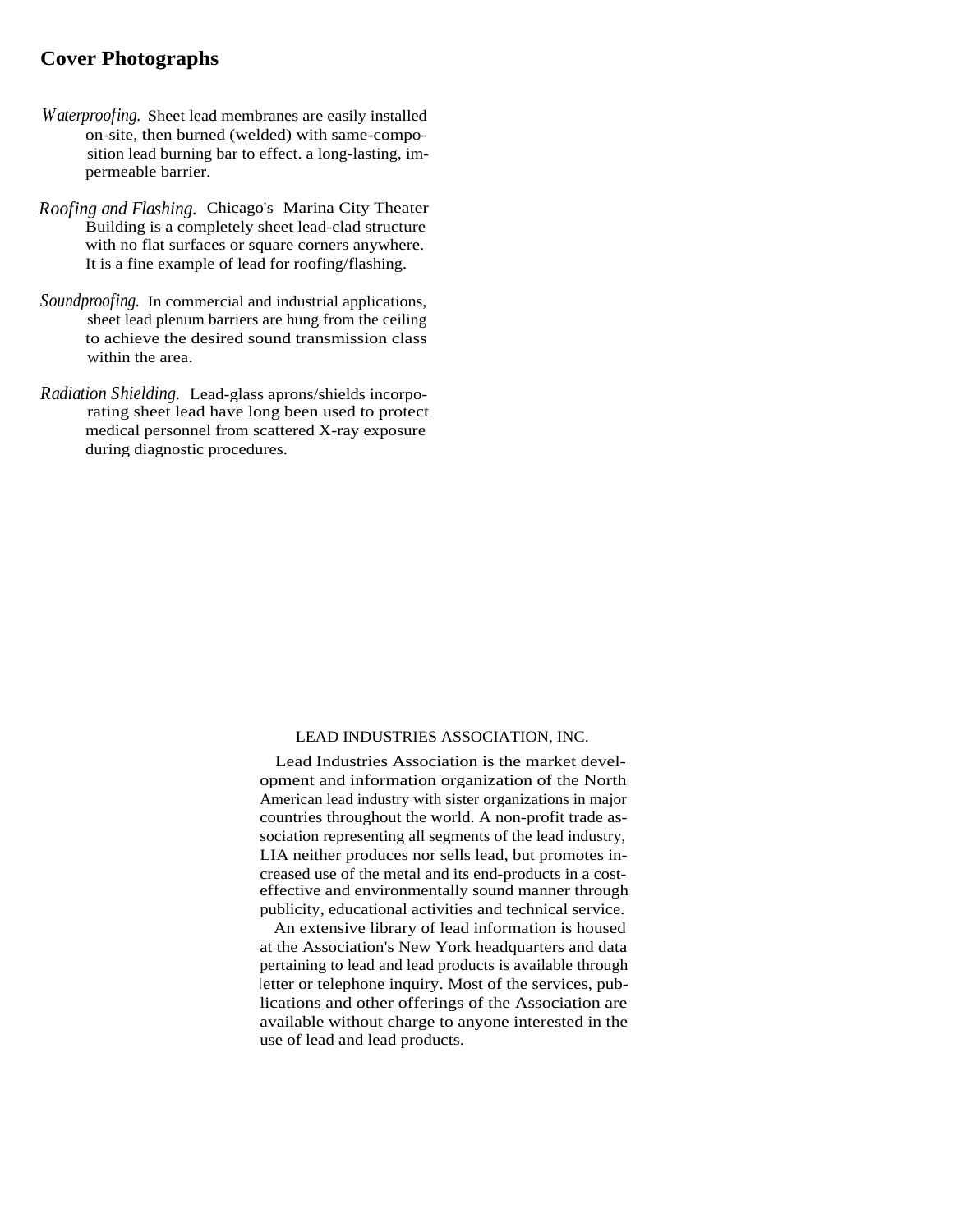# **SHEET LEAD: The Protective Metal**

#### **Table of Contents**

| <b>Specifying Sheet Lead</b><br>Architectural/Construction Applications<br><b>Radiation Shielding </b> | $\texttt{Foreword.}\dots\dots\dots\dots\dots\dots\dots\dots\dots\dots\dots\dots\dots$ | 3  |
|--------------------------------------------------------------------------------------------------------|---------------------------------------------------------------------------------------|----|
|                                                                                                        |                                                                                       | 4  |
|                                                                                                        |                                                                                       | 6  |
|                                                                                                        |                                                                                       | 7  |
|                                                                                                        |                                                                                       | 8  |
|                                                                                                        |                                                                                       | 9  |
|                                                                                                        |                                                                                       | 10 |
|                                                                                                        |                                                                                       | 13 |

#### **Tables:**

|                                             | 5         |
|---------------------------------------------|-----------|
| 2. Chemical Requirements (ASTM B29-79)      | 6         |
| 3. Sheet Lead Thicknesses and Weights       | 7         |
| 4. Suggested Sheet Lead Weight Classes      | 8         |
| 5. Lead for Noise Control Compared to Other |           |
|                                             | $1\Omega$ |

# **Foreword**

**In seeking a solution to any material selection problem, an attempt is made, in general, to obtain the optimum material properties in a readily available commercial form at the least cost. Lead is readily available and is inexpensively fabricated into a wide variety of useful forms. These forms, combined with lead's unique properties-high density, malleability, flexibility, electrical and thermal conductivity, good corrosion resistance, and ability to form many useful alloys-provide a valuable material for the solution of a wide range of problems.**

**This booklet is a guide to sheet lead: the material, its specifications and its uses. Applications for sheet lead are so broad throughout commerce and industry that no review can include all uses. It is hoped this discussion will inform the reader about how sheet lead is being utilized and how important this material is to our modern way of life.**

**The previous paragraph states that the applications for sheet lead are so broad throughout commerce and industry that no review can include all uses. However, this review covers all of the "major" uses for sheet lead.**

**In addition to its proven performance, lead's ready availability and its recyclability are two very important factors to consider when specifying a sheet metal material for a given application. In the all-important cost comparison realm, sheet lead is usually very competitive with other materials that might be considered in its stead.**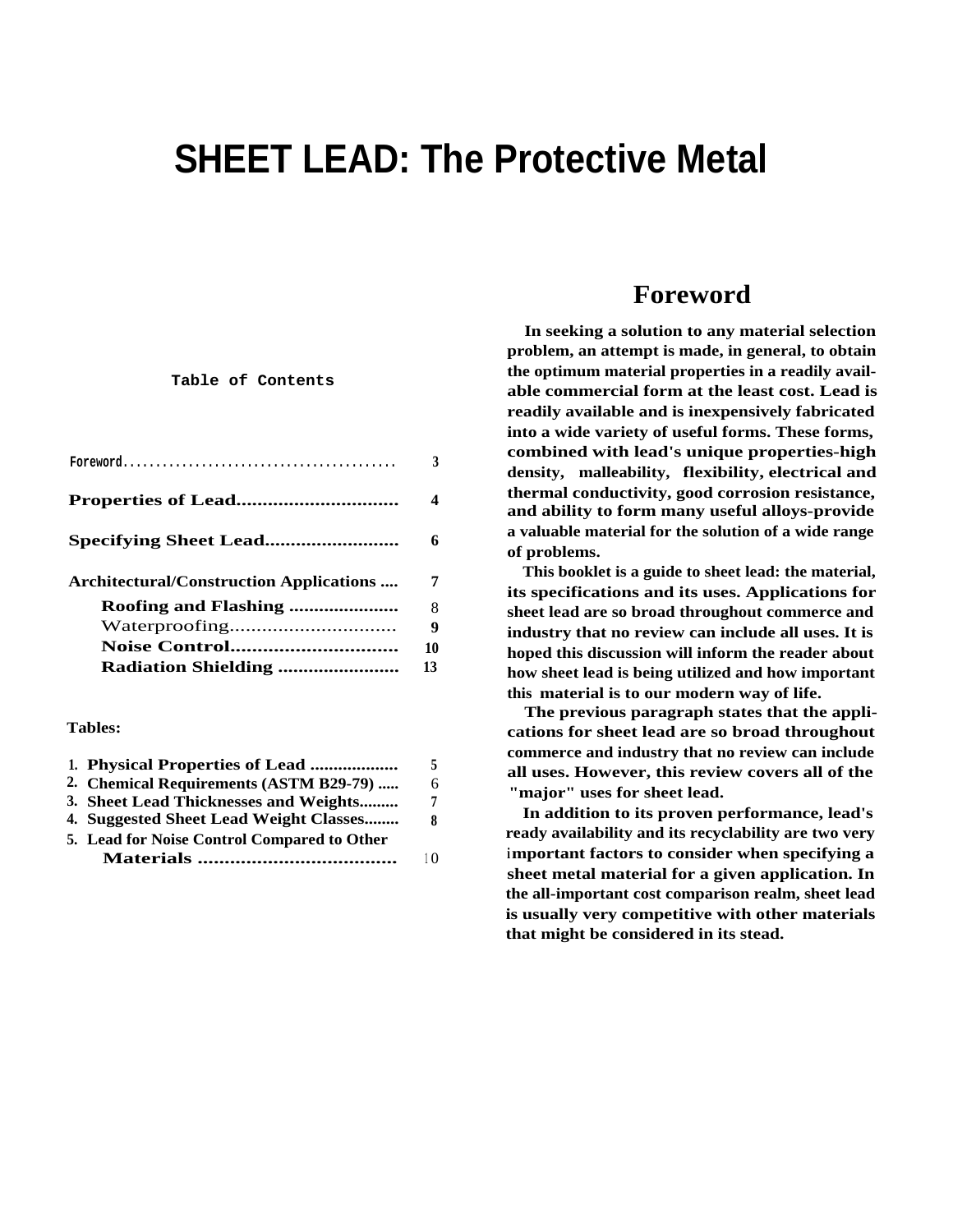# **PROPERTIES OF LEAD**

Density. The high density of lead makes it very effective in shielding against x-rays and gamma radiation. In very large installations it is often used for lining concrete structures to greatly reduce the mass of concrete that otherwise would be required.

The combination of high density, high "limpness" (low stiffness) and high internal damping capacity also makes lead an excellent barrier material to block the transmission of sound, and for isolating equipment from mechanical vibration.

Malleability and Flexibility. Lead is the softest of the common metals and, in refined form, is very malleable. It is capable of being shaped with ease at ambient temperatures without the need for periodic softening or annealing. It does not appreciably work harden. Lead sheet can, therefore, be readily manipulated with hand tools. In the thicknesses most commonly used-4  $\underline{\mathbf{lb} \cdot \mathbf{to}}$  12 lb. per sq. ft.-the risk of fracture is quite low and it is in the optimization of this property that skilled working and fixing of sheet lead, known as leadworking, has largely evolved. By the technique of "bossing," lead sheet can be worked into the most complicated of shapes. Lead flashings can be readily dressed in situ, thus a close fit to the structure is possible even when the surface is deeply contoured, such as in the case of some forms of single-lap roof tiling.

Thermal Expansion. The relatively high coefficient of thermal expansion of lead is another important design parameter. In lead roofing and flashing, for example, thermal expansion is a key consideration. Proper allowance for expansion and contraction is usually provided through (1) selection of lead sheet in accordance with the general rule: the thinner the sheet, the smaller each piece, and (2) through use of batten or loose lock seams, minimizing individual and cumulative expansion.

Corrosion Resistance. Lead is highly resistant to corrosion by the atmosphere, by sea water and by a wide range of industrial chemicals. Perhaps lead's best known property is its resistance to corrosion in various aggressive environments (especially sulfuric acid). Lead's ability to give good service in such situations often gives the erroneous impression that it is a passive metal. Lead is, in fact, a very reactive metal and it is this reactivity which enables lead to be used in corrosive environments. In a non-industrial atmosphere, for ex-

ample, a close fitting and adherent film of lead oxide or carbonate is usually formed by rapid reaction with the newly exposed lead-first, to form lead oxide, followed by a second reaction between the lead oxide film and the carbon dioxide (which is always present in air) to form a protective film of lead carbonate. Further contact with the metallic lead underneath is then prevented and corrosion ceases.

Similarly, with sulfuric acid, a protective film of lead sulfate is formed. This, being closely adherent and insoluble in all but the most concentrated form of the acid itself, protects the lead from further attack. Similar protection is afforded to lead exposed to phosphoric acid and, to a lesser extent, to chromic acid. Where resistance to corrosion must be combined with long service life, the limitations imposed by the mechanical properties of lead must be carefully considered in the final design.

There are environments in which the film formed on the lead surface is soluble. Corrosion of the lead will, therefore, continue.

Dilute solutions of organic acid leached from timber can, over a period of years, cause lead to slowly corrode. Such attack may occur when lead is in close contact with damp timber for a long time-particularly western red cedar and hardwoods like oak and elm. There is a risk of such attack where roof construction permits warm moist air (which has picked up organic acids from hardwood roof timbers) to condense on the underside of the lead covering. Two methods for preventing this from occurring are: (a) insure that the timber has been treated to prevent moisture pick-up and (b) insert a barrier between the lead and the environment.

Portland cement contains free alkali which can stimulate a slow corrosive attack on lead in the presence of moisture. Therefore, direct contact with fresh Portland cement, in positions where the cement is slow to carbonate and dry out, should be avoided by the use of a suitable underlay or asphaltum coating for the lead surface.\*

In general, when two dissimilar metals are in close contact it is possible to create a galvanic cell, thus stimulating electrolytic corrosion. It is important to electrically separate the lead from the other metals by insertion of such barriers, or other suitable membranes, as discussed above.

**<sup>\*</sup>a) Cold-applied brush coat bituminous compound (12-14 mils thick), equal to Fed. Spec. TTC 949, Type II, or Mil. Spec. MIL-C-18480.**

**b) For wood surfaces, use min. 15#/sq.** ft. **asphalt impregnated building paper; for concrete surfaces, use min. 30#, per ASTM-D226.**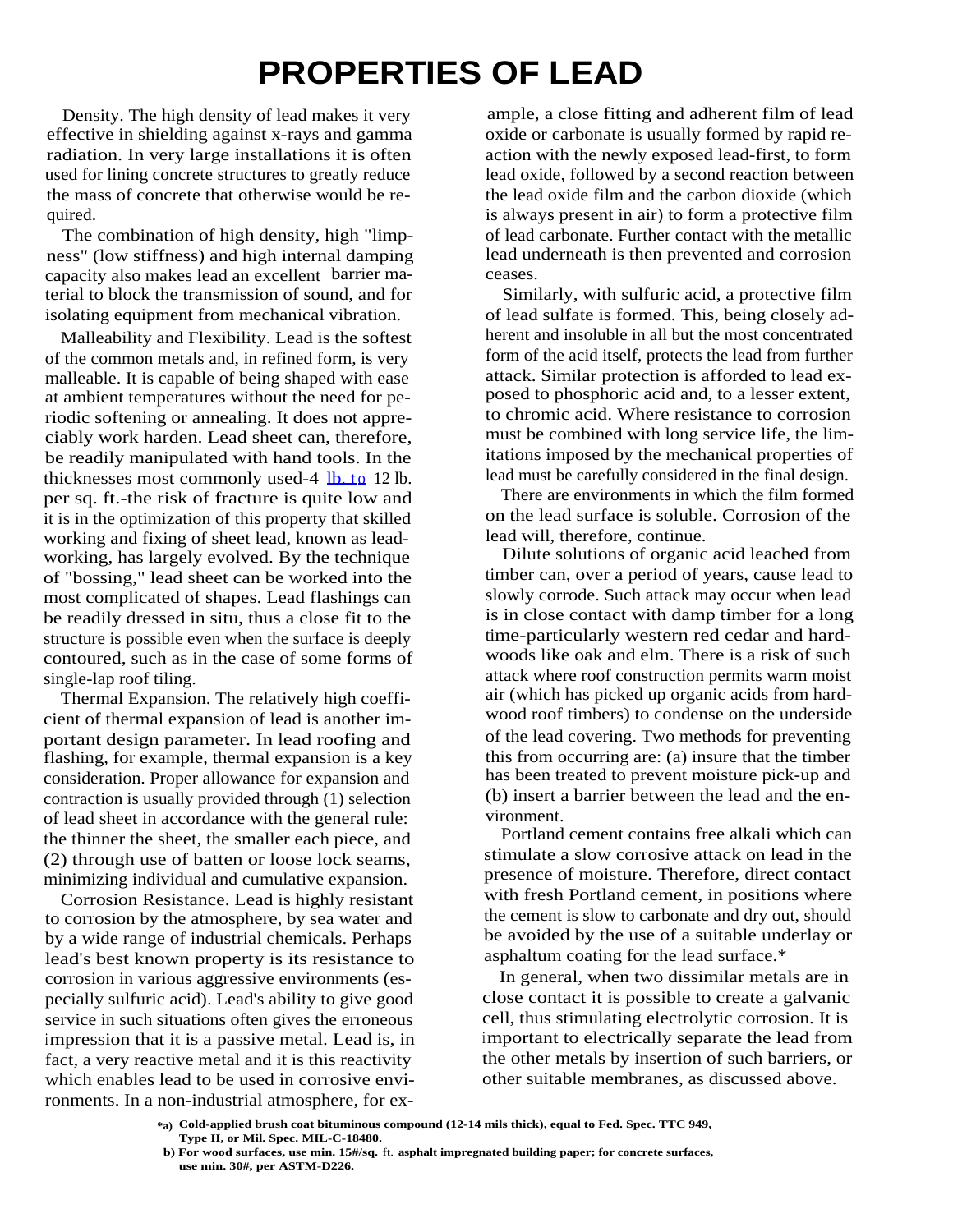### **TABLE 1 Physical properties of lead**

| Atomic weight         | 207.2                                            |
|-----------------------|--------------------------------------------------|
| Atomic number         | 82                                               |
| Weight                | $0.4092$ lb/in $3$                               |
|                       | 11.34 g/cm2                                      |
|                       | sq ft of lead sheet 1 in<br>thick weighs 59.2 lb |
|                       | 1 m2 lead sheet 1 mm<br>thick weighs 11.34 kg    |
| Volume                | 1 lb = $2.44$ in 3                               |
|                       | 1 $kg = 88.28$ cm 3                              |
| Coefficient of linear | 0.0000163 per degree F                           |
| expansion             | 0.0000297 per degree C                           |
| Thermal               | 241 Btu in/ft2 h degree F                        |
| conductivity          | 34.76 W/m degree C                               |
| Melting point         | 621 °F                                           |
|                       | 327.4°C                                          |

# MECHANICAL PROPERTIES

The structural or so-called mechanical properties of lead and its alloys are relatively low when compared to other metals. Lead's superior corrosion resistance and malleability, however, call for its consideration in conjunction with other, structurally superior, materials in applications where both may produce a synergistic effect. One such example is when lead sheet is bonded to, or supported by, a steel structure for chemical piping or tank linings.

The limiting factors in the use of lead or its alloys as structural members are creep strength and fatigue resistance. Creep strength is generally accepted as the ability of a metal to withstand a sustained load without undue stretching or failure. For most design purposes, a limit of no more than '/z of 1% elongation per year is accepted. For common desilverized or chemical lead, a stress limit 200 psi per year at 68° F has been accepted, although this represents only about 10% of the ultimate tensile strength. These creep strength figures are obviously very low, and for this reason unalloyed lead is rarely used alone for structural purposes. Recent metallurgical developments have produced alloys with small additions of calcium and tin that permit an increase in the creep stress limit of at least an order of magnitude to 2,000 psi or more at room temperature. In addition, a variety of composite materials with

soft lead can be produced, so that the phenomenon of creep need not be a problem.

Fatigue strength is the maximum cyclic stressing before failure in a test specimen when stressed indefinitely. Vibration or thermal cycling are chief causes of fatigue failure in actual service of lead or lead alloys, e.g., when a cable and its sheath continually expand and contract. See Table 1 for the main physical properties of lead.

Compositional Effects. Although many properties of lead make it ideal for certain applications, some means of strengthening or improving its corrosion resistance may be required for other applications. Unlike steel, transformations induced by heat treatment do not occur in lead alloys, and strengthening by ordering phenomena, as in the formation of lattice super-structures, has no significance.

Small traces up to moderate percentages of various alloying elements are added to pure lead to alter its physical and mechanical properties. The importance of these elements generally is to strengthen the lead matrix via solid-solution or precipitation hardening. Dispersion hardening with a finely dispersed insoluble second phase, e.g., lead oxide, has also been shown to be technically viable. More recently, composite materials such as a lead matrix strengthened by graphite fibers have been produced.

Pure lead is commercially available up to  $99.999 + %$ , from several producers. According to ASTM B29 (Table 2), there are four different grades of lead. Common desilverized lead contains a minimum of 99.85% lead with a maximum of 0.002% silver; acid-copper lead and chemical lead contain a minimum of 99.90% lead, and both grades are made by adding a maximum of 0.080% copper. The major difference between these two grades is that acid-copper lead contains a maximum of 0.002% silver. Corroding lead contains a minimum of 99.94% lead. Different alloys of lead are commonly produced. Antimony-lead contains nominally 0.05 to 8% antimony.

These alloys have greater strength at ambient temperatures but this improvement decreases above  $248^{\circ}$  F (120° C) because of the lower melting points of these compositions. The alloy Pb-3.5Sb can be heat treated and quenched followed by aging. From a maximum tensile strength of 11,500 psi (79 MPa), 5% elongation, 100 days of aging reduces this to 8,000 psi (79 MPa) and increases elongation to 9%. Lead alloyed with 6% antimony has double the tensile strength and hardness of chemical lead. Generally, not more than 8% an-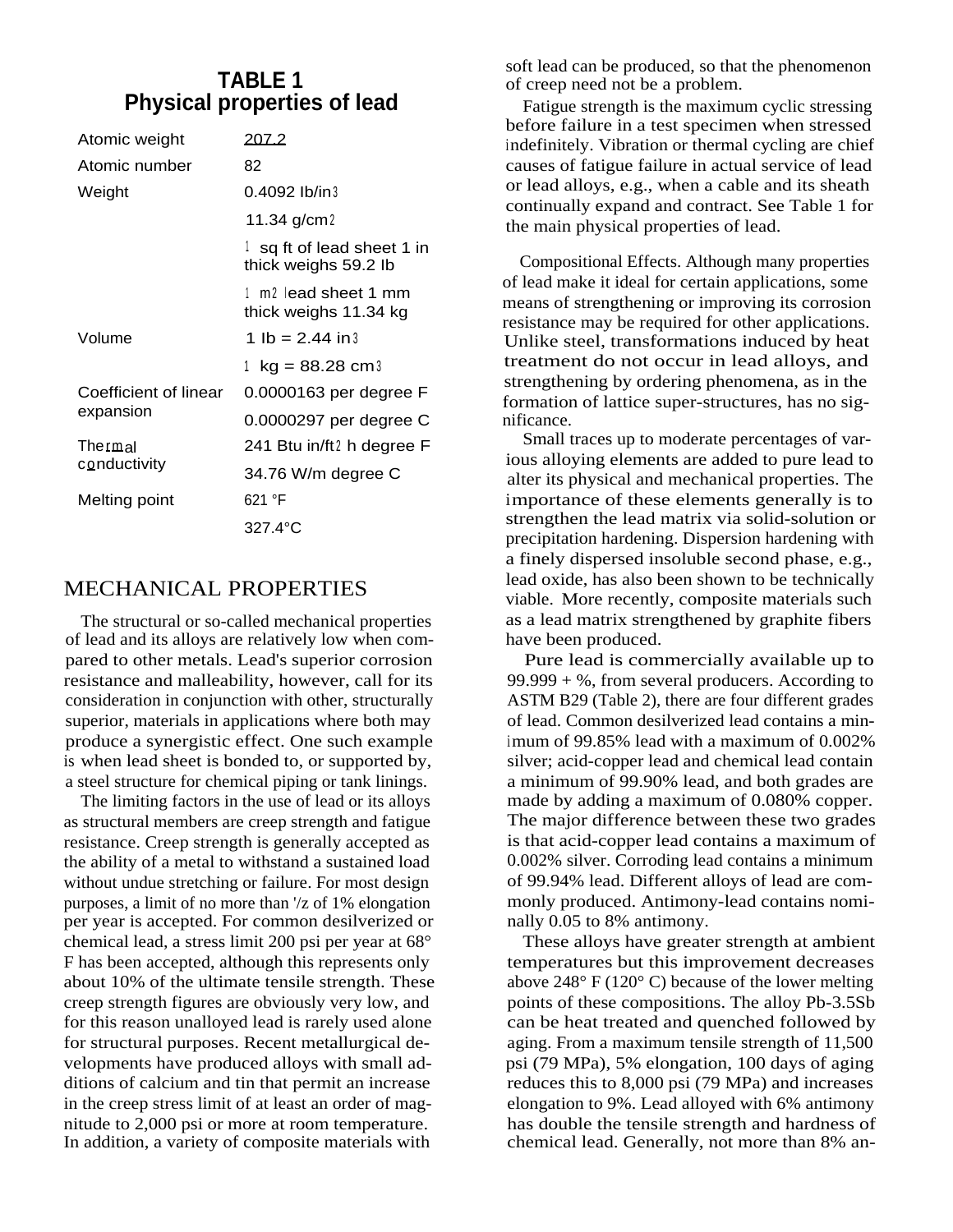### **TABLE 2 Chemical Requirements<sup>A</sup>** (ASTM B29-79 Specification\*)

|                                             | Composition, weight %       |                          |                            |                                     |
|---------------------------------------------|-----------------------------|--------------------------|----------------------------|-------------------------------------|
| Type                                        | Corroding Lead <sup>®</sup> | Common Lead <sup>®</sup> | Chemical Lead <sup>8</sup> | Copper-Bearing<br>Lead <sup>®</sup> |
| Element:                                    |                             |                          |                            |                                     |
| Silver, max                                 | 0.0015                      | .0.005                   | 0.020                      | 0.020                               |
| Silver, min                                 | 4. 41.14                    | $8 - 8 - 8$              | 0.002                      | 1.4.4                               |
| Copper, max                                 | 0.0015                      | 0.0015                   | 0.080                      | 0.080                               |
| Copper, min                                 | $A = A \cup A$              | $-1 - 1$                 | 0.040                      | 0.040                               |
| Silver and copper together, max             | 0.0025                      | $x - x - x$              | $7.14 - 7.$                | $\sqrt{1 + \frac{1}{2}}$            |
| Arsenic, antimony, and tin together,<br>max | 0.002                       | 0.002                    | 0.002                      | 0.002                               |
| Zinc, max                                   | 0.001                       | 0.001                    | 0.001                      | 0.001                               |
| Iron, max                                   | 0.002                       | 0.002                    | 0.002                      | 0.002                               |
| Bismuth, max                                | 0.050                       | 0.050c                   | 0.005                      | 0.025                               |
| Lead (by difference), min                   | 99.94                       | 99.94                    | 99.90                      | 99.90                               |

The following applies to all specified limits in this table: For the purpose of determining conformance with this specification, an observed value obtained from analysis shall be rounded off "to the nearest unit" in the last right hand place of figures used in expressing the limiting value, in accordance with the rounding method of Practice E 29.

By agreement between the purchaser and the supplier, analyses may be required and limits established for elements or compounds not specified in Table 1.

 $_{\rm c}$  By agreement between the purchaser and the supplier, bismuth levels of up to 0.150 weight% may be allowed.

\*1984 Annual Book of ASTM Standards, Section 2

**timony is used because these alloys are brittle and have decreased corrosion resistance and workability.**

**Calcium-lead alloys maintain the corrosion resistant properties of pure lead. Additions of small amounts of calcium to lead increase mechanical strength without notably affecting workability. Tensile strength, fatigue strength, and creep strength can all be increased considerably, depending on the amount of calcium added. Generally no more than 0.l% calcium is required to produce at least a doubling of the tensile strength of pure lead. Where even more strength is needed, small** **amounts of tin up to a maximum of about 1% can be added along with calcium, producing strength levels at least four times that of pure lead. With proper selection of alloy content, intermediate levels of mechanical properties can also be achieved. Copper is a potent strengthener of lead but is not usually added in amounts greater than 0.06% because higher amounts segregate in the melt. Copper, even at the .04-.06% level, improves tensile, fatigue and creep strength. Tellurium in amounts as low as 0.05% refines grain size, increases tensile and fatigue strength and, to some extent, improves corrosion resistance.**

# **SPECIFYING SHEET LEAD**

**As with many other commodities, sheet lead is sold by the pound. A rather fortunate circumstance results from the fact that one square foot of lead will weigh approximately one pound when rolled or cast to a thickness of/64th of an inch. For each additional'/64-inch increase in thickness, the original square foot of sheet lead will increase in weight by one pound.** Thus, 4 lb. **sheet lead, as it is termed commercially, is 1/16th-inch thick; 8 lb. sheet lead is '/8th-inch thick.** Above 16 lb. **sheet, this relationship does not hold exactly: and 'h-inch sheet lead weighs 30 lbs. per square foot, while one inch weighs 60 lbs. per square foot. The thick-**

**ness of foil-weights less than about** 3/4 lb. **per square foot-is usually designated in thousandths or ten-thousandths of an inch.**

**Table 3 gives the thicknesses and weights of commercially available lead sheet. By industry definition\* lead conforming to various thicknesses and widths is classified as follows:**

**STRIP: .187 inches (4.75 mm) and under in thickness, less than 24 inches (610 mm) wide.**

SHEET: **. 187 inches (4.75 mm) and under in thickness and 24 inches (610 mm) or more in width.**

PLATE: **over. 187 inches (4.75 mm) in thickness and over 10 inches (254 mm) in width.**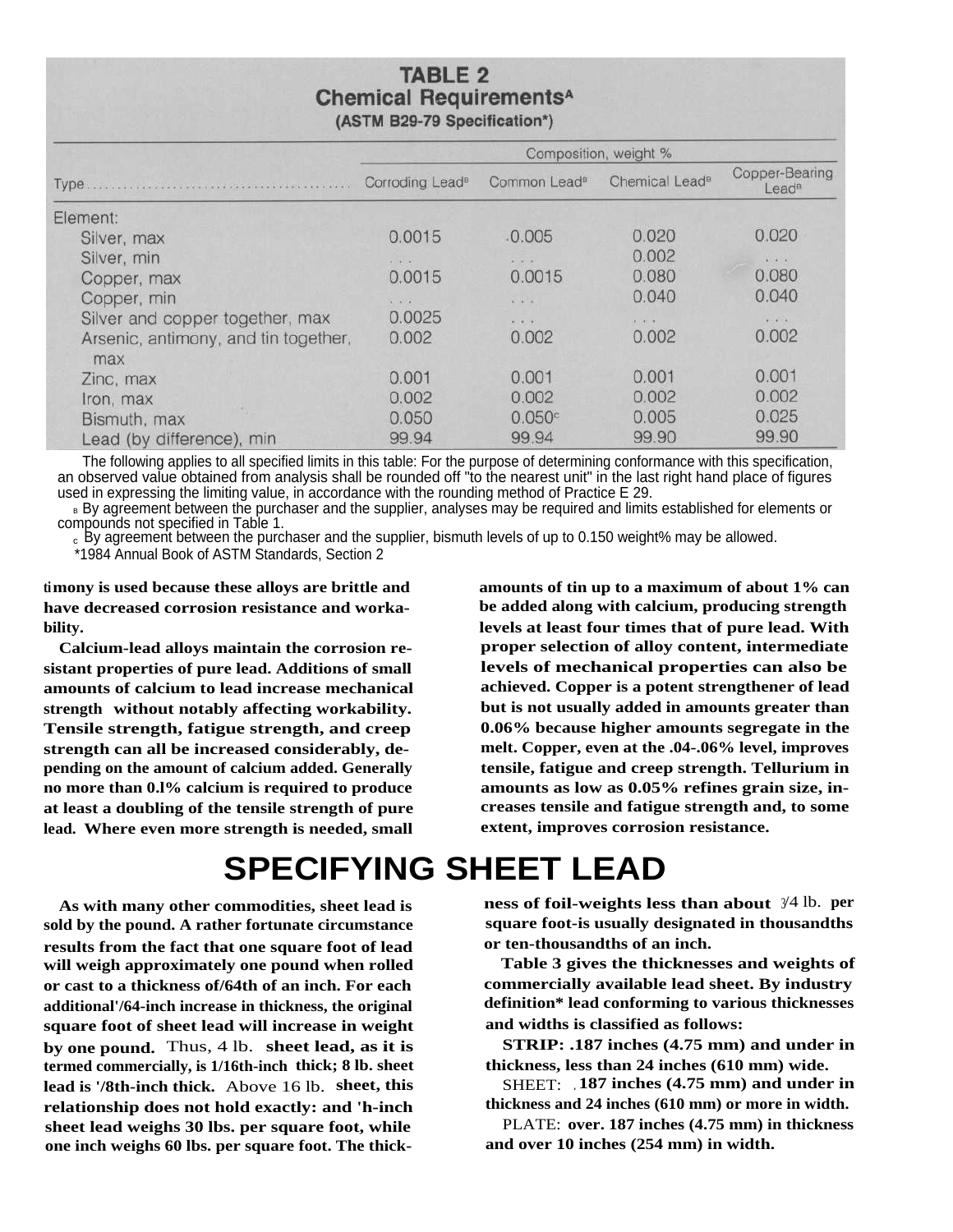| <b>TABLE 3</b>                               |  |
|----------------------------------------------|--|
| <b>Sheet Lead Thicknesses and Weights(a)</b> |  |

| <b>Actual Thickness</b><br>Weight |                                 | Approximate thickness      |                       |                         |  |
|-----------------------------------|---------------------------------|----------------------------|-----------------------|-------------------------|--|
| (lb/sq ft)                        | Ib/sq ft                        | inches (decimal)           | inches (fraction)     | mm                      |  |
|                                   | $\frac{3}{4}$<br>$1\frac{1}{2}$ | 0.0117<br>0.0156<br>0.0234 | 1/60<br>1/64<br>3/125 | 0.297<br>0.396<br>0.594 |  |
| $2\frac{1}{2}$                    | $\overline{c}$                  | 0.0312                     | 1/32                  | 0.792                   |  |
|                                   | $2\frac{1}{2}$                  | 0.0391                     | $\frac{5}{128}$       | 0.993                   |  |
|                                   | 3                               | 0.0468                     | $\frac{3}{64}$        | 1.19                    |  |
| $\overline{4}$                    | $3\frac{1}{2}$                  | 0.0547                     | $\frac{7}{128}$       | 1.39                    |  |
|                                   | 4                               | 0.0625                     | 1/16                  | 1.55                    |  |
|                                   | 5                               | 0.0781                     | $\frac{5}{64}$        | 1.99                    |  |
| $\,$ 8 $\,$                       | $\,$ 6                          | 0.0937                     | $\frac{3}{32}$        | 2.35                    |  |
|                                   | 8                               | 0.1250                     | $1/8$                 | 3.18                    |  |
|                                   | 10                              | 0.1563                     | $\frac{5}{32}$        | 3.97                    |  |
| 16                                | 12                              | 0.1875                     | $\frac{3}{16}$        | 4.75                    |  |
|                                   | 14                              | 0.2188                     | $\frac{7}{32}$        | 5.56                    |  |
|                                   | 16                              | 0.2500                     | $1/4$                 | 6.35                    |  |
| 30                                | 20                              | 0.3333                     | $1/3$                 | 8.47                    |  |
|                                   | 24                              | 0.4000                     | $\frac{2}{5}$         | 10.16                   |  |
|                                   | 30                              | 0.5000                     | $\frac{1}{2}$         | 12.70                   |  |
|                                   | 40                              | 0.6667                     | $\frac{2}{3}$         | 16.93                   |  |
|                                   | 60                              | 1.000                      | 1 inch                | 25.4                    |  |

(a) The weights given apply to soft, chemical and tellurium lead. Other types of lead, such as antimonial or hard lead, weigh slightly less for a given thickness.

# **ARCHITECTURAL/CONSTRUCTION APPLICATIONS**

**The major applications for sheet lead include architectural and building construction (e.g., waterproofing, flashing, roofing, noise abatement, and radiation shielding). Smaller, yet important, applications include corrosion resistant tank linings for chemical processing, storage and transport equipment, shower pans, bearing plates, weights, non-spark flooring, gaskets and leveling shims.**

**Lead's appeal to architects, engineers and builders for roofing, flashing and ornamental applications arises largely from its great durability, ease of installation and the fact that it does not**

**cause unsightly stains or discoloration on adjacent materials. Its pleasing grey patina blends well with any decorative or functional color scheme and lead's long life and reclaim value lower its life cycle cost.**

**Because of its malleability, lead can be rolled to almost any desired sheet thickness for architectural and construction purposes. As a roofing or waterproofing membrane, it is one of the most durable of the common metals. In industrial and salt rich coastal atmospheres, it possesses even greater corrosion resistance.**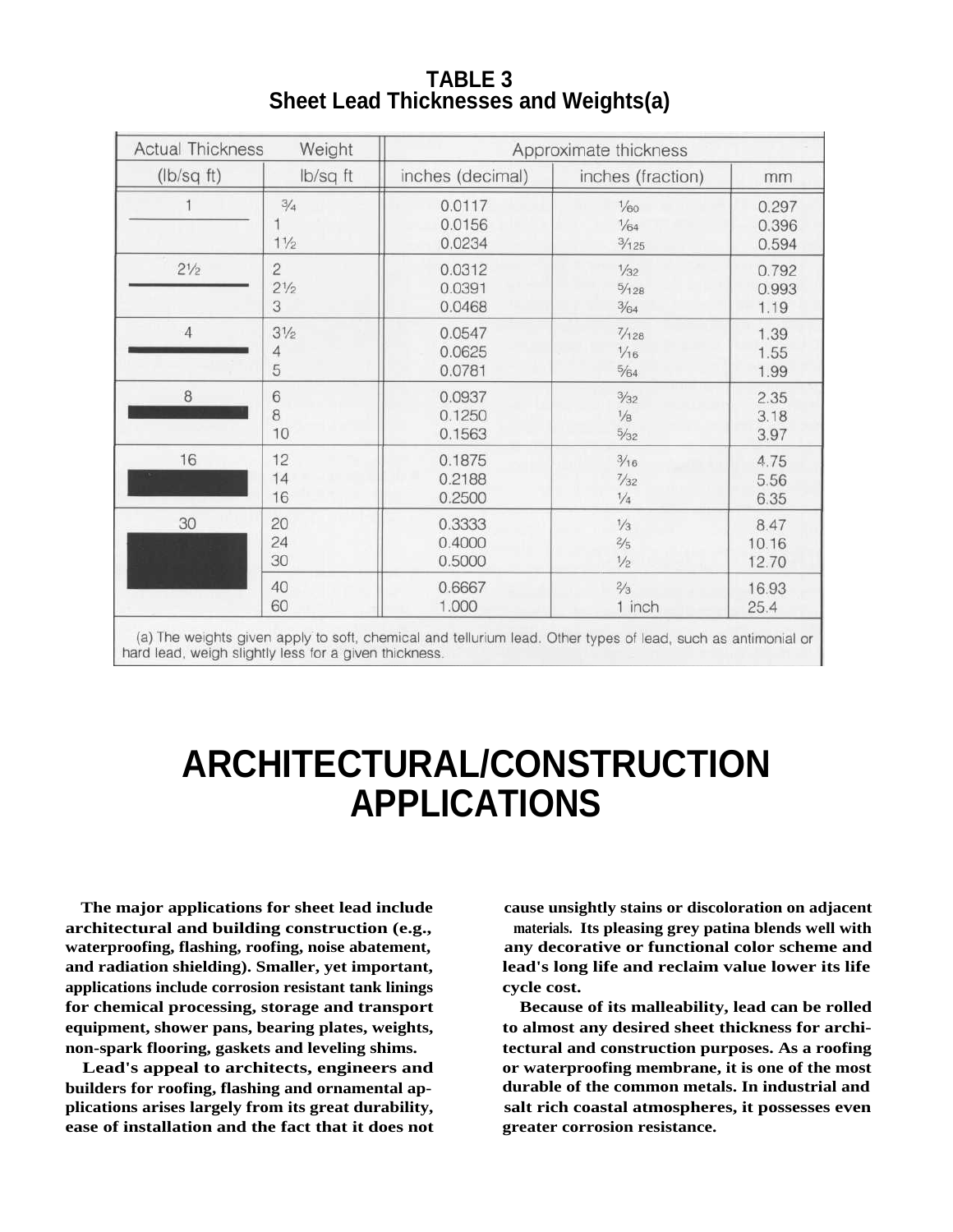**Since sheet lead offers its full thickness-not merely a coating-to protect a more vulnerable substrate material, it is many times more durable than coated products. Corrosive media form insoluble lead compounds on lead's surface so adjacent materials remain unstained. Sheet lead is easily worked and installed, and it readily conforms to the surfaces on which it is applied. Joining methods for sheet lead are standard to the sheet metal trades.**

**Sheet lead is directly cost competitive with other quality building materials. Architects and builders have found that the freedom from costly call-backs and the ease of maintenance and repair offered by sheet lead often make it the least expensive construction option for the long term. Then, too, salvage value is a function of construction costs which, with lead, oftentimes equal the total installation cost. Another consideration: much leadwork can be prefabricated. This means site work can often be performed quickly with minimal delay to contractors.**

### ROOFING AND FLASHING

**Lead for roofing has a successful background of hundreds of years under all sorts of climatic conditions. In addition to being a common roofing material on many European buildings erected centuries ago, lead is widely used on modern buildings in the U.S. and abroad.**

**The architect, utilizing alloys of lead (e.g., antimony or antimony-arsenic) can specify thinner**

**gauges down to 31b. weight without reducing lead's traditional advantages. Today, in addition to snow and ice and intense heat and cold, there are the corrosive elements of modern industrial atmospheres to combat (e.g., acid rain). Thus, lead is a natural material for atmospheric exposure due to its insolubility in sulfuric acid. The practice of using thinner gauge lead sheet for many applications increases the relevance of three basic rules to be followed if lead sheet is to have the long service life that may be expected. These are:**

\* **Individual pieces should be limited in size (the thinner the lead, the smaller each piece) so that the natural expansion and contraction is kept to a minimum, and the risk of severe distortion (with attendant danger of fatigue cracking) is thereby avoided.**

**Fixings must not restrict thermal expansion and contraction, but must provide adequate long-term support to the lead.**

**Joints must allow for thermal expansion and yet still be weather tight for the position in which they are used.**

**Table 4 gives the suggested sheet lead weight class to be used for various building purposes. When lead is in alloy form (e.g., antimonial lead), these weight classes might be reduced.**

|                               | Weight Class (lb./sq.ft) |                         |          |                                                                                       |   |
|-------------------------------|--------------------------|-------------------------|----------|---------------------------------------------------------------------------------------|---|
| Application                   | 3                        | 4                       | 5.       | 6                                                                                     | 8 |
| Flat roofing                  |                          |                         |          |                                                                                       |   |
| a) small and with no traffic  |                          | $\times$                | X        |                                                                                       |   |
| b) large with traffic         |                          |                         | X        | $\mathsf{X}% _{T}=\mathsf{X}_{T}\!\left( a,b\right) ,\ \mathsf{X}_{T}=\mathsf{X}_{T}$ | X |
| Parapet gutters               |                          |                         | X        | X                                                                                     |   |
| Pitched roof                  |                          | X                       | X        | X                                                                                     |   |
| Chimney flashings             |                          |                         |          |                                                                                       |   |
| a) back gutters               |                          | $\times$                | X        |                                                                                       |   |
| b) apron and side flashing    |                          | $\overline{\mathsf{x}}$ | X        |                                                                                       |   |
| c) soakers                    | $\times$                 | $\ddot{x}$              |          |                                                                                       |   |
| Hip and ridge saddles         |                          | X                       | X        |                                                                                       |   |
| Valley gutters                |                          | X                       | $\times$ |                                                                                       |   |
| Weatherings to cornices, etc. |                          | X.                      | ×        | X                                                                                     |   |
| Damp proof courses            | X                        | X                       | X        |                                                                                       |   |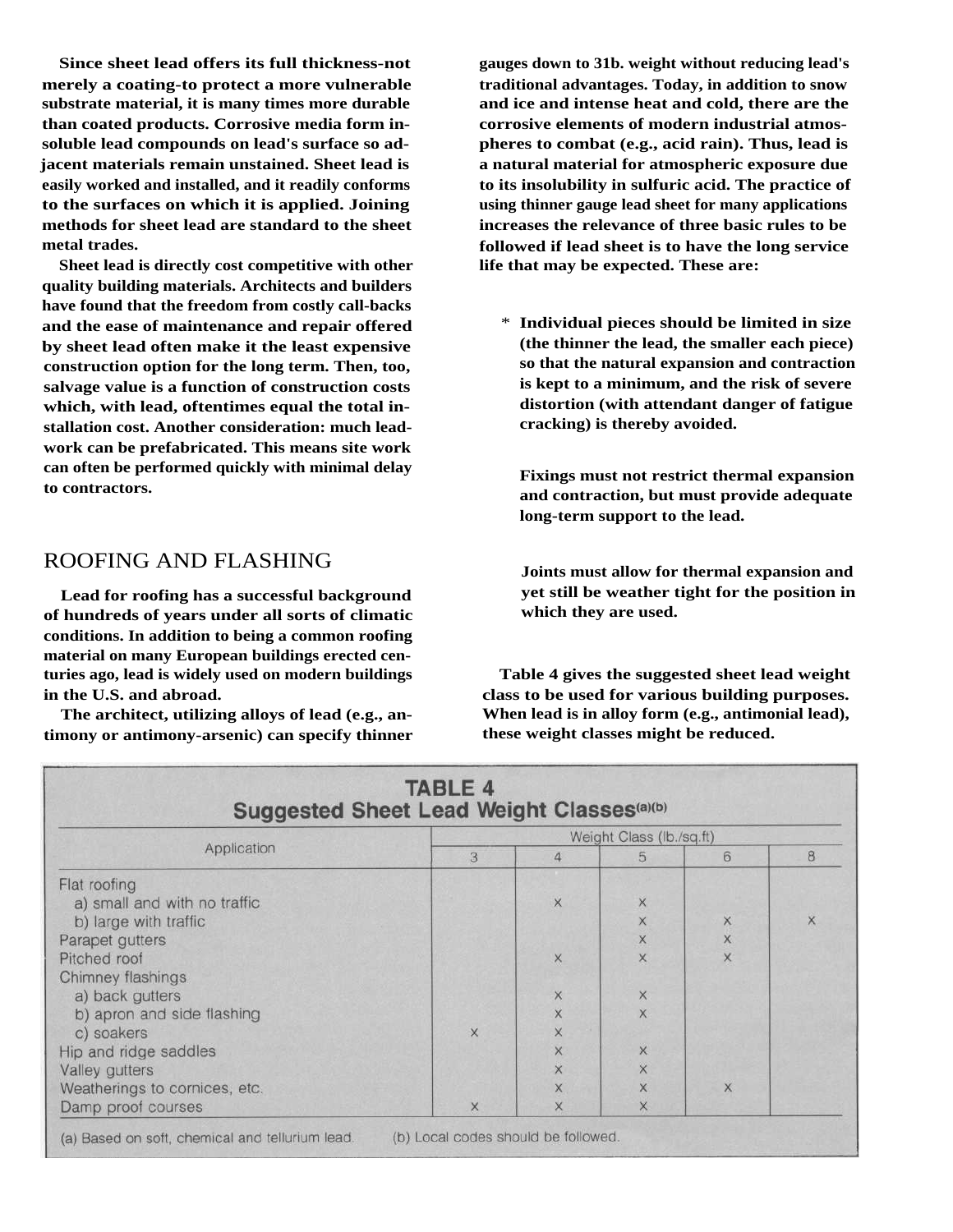

*Rooftop skylight openings on many residential homes are edge-flashed with sheet lead for waterproof, weathertight seals. Lead's natural pliability allows it to conform exactly to surface configurations, and also makes it easy to cut, shape, and install the sheet.*

### WATERPROOFING

Today's building techniques, especially in urban areas, involve total use of land, underground as well as above. This means that underground garage and parking spaces, shops and storage areas must be situated without prejudice or restriction from above-ground installations. Lead waterproofing is a pressing need when such installations include plazas or other rentable areas beneath landscape plots, reflecting pools, fountains or planter boxes.

Waterproofing today usually means "membrane," which includes built up or laminated coverings made up of large unbroken surfaces demanding continuous integrity of the barrier for watertightness. Generally speaking, such installations in lead employ lead "burning" (welding) to join sheets as large as can be conveniently handled. Soldering is less frequently used for smaller installations, and has the disadvantage that the solder joint does not have the structural strength or corrosion resistance of lead burning with the same composition burning bar as the sheet lead membrane itself.

Lead specified for waterproofing membrane should be 6 lb. or S lb. square foot weight equivalent to  $3/32$  or *'/s* inch thickness. However, for less demanding service, 41b. or 1/I6 inch lead can be used. The lightest weight of lead sheet is employed for small, less critical areas, such as shower stalls.

The heavier weights are used for larger areas, such as reflecting pools where the safety factor required demands the highest level of long-term reliability.

One of the largest applications of lead for waterproofing purposes in recent times was at New York City's massive World Trade Center. Approximately 700,000 lbs. of lead sheet were installed in critical areas around the huge center for moisture protection. This enormous use of lead included what is believed to be two record setting applications:

The most lead used to flash the base of buildings-about 72,000 lbs.

The most lead used in a single installation to line landscaping planters-about 500,000 lbs.

Most of the lead was installed in the World Trade Center Plaza, a huge five acre elevated platform that surrounds the center's building complex and covers hundreds of underground shops and actively-used space. Lead's corrosion resistance, freedom from maintenance, and the fact that it provides for a trouble free waterproofing membrane are the primary reasons why it was specified. There has been no water leakage in the lead protected areas since the center was completed in 1974.

Lead was used on the plaza level of the World Trade Center to line 26 huge landscaping planters used as flashing around the base of buildings facing the plaza's center court. In addition, about 77,000



*Reflecting pools and decorative fountains make extensive use of sheet lead waterproofing. The sheets on the sides are formed to follow the cant profile, then burned (welded) and flashed to other sheets to complete the waterproofing integrity.*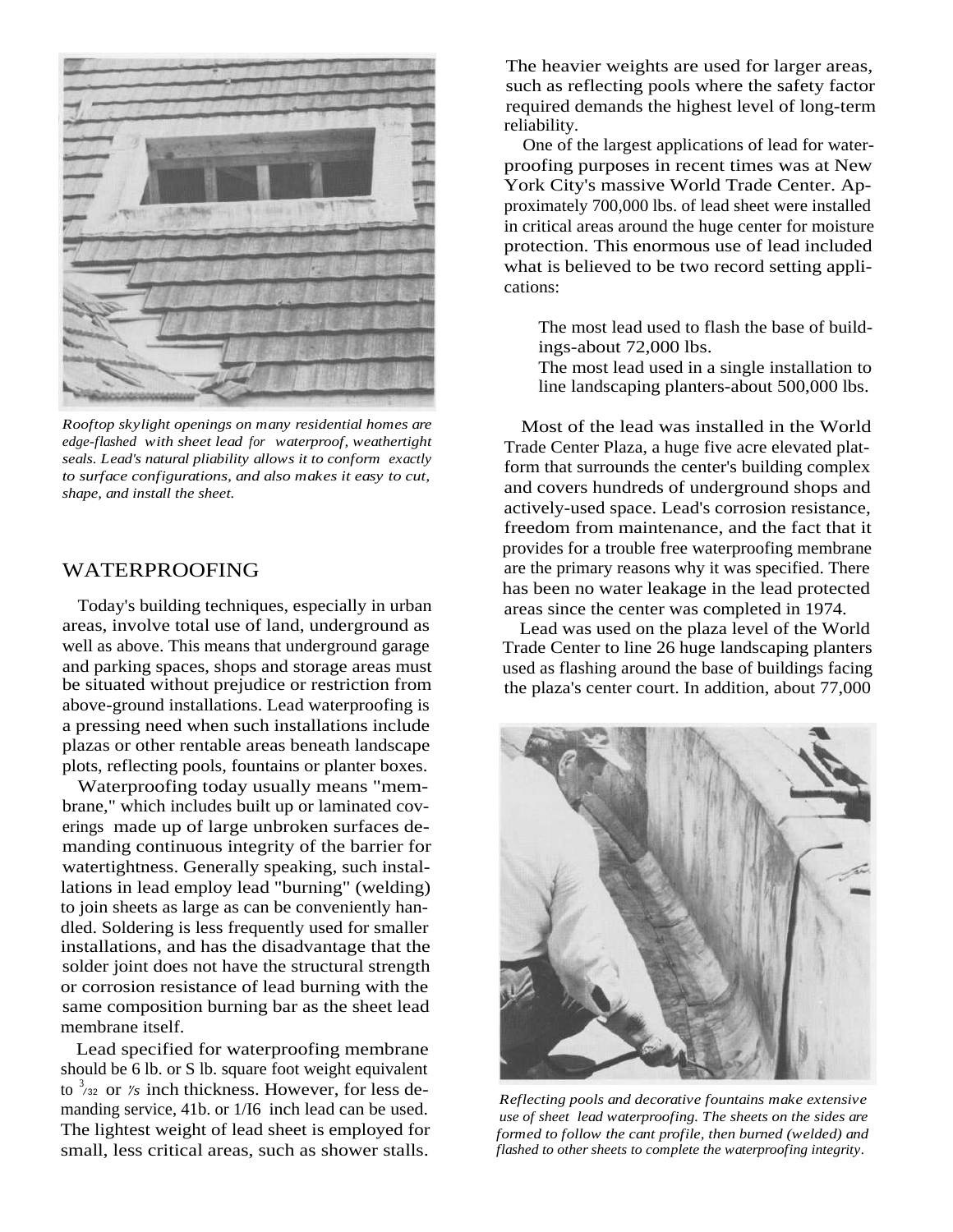**lbs. of lead were used to waterproof the center court's huge water fountain.**

**Lead also was used to line 30 planters on the street level and to waterproof exterior stairways leading from the street level to the plaza and from the plaza to the center's concourse level. About 51,000 lbs. of lead were used for the latter application.**

**Both 6 psf**  $(\sqrt[3]{32}$  of an inch thick) and 8 psf  $(1/8)$ **inch thick) lead were used. The lead contains not less than** <sup>3</sup> 3 /4 **percent antimony and an arsenic content of 0.10 percent to provide for increased fatigue resistance and decreased thermal expansion. Sheet sizes as large as practical were used in order to keep joints to a minimum and thereby help to insure the watertight integrity of the lead.**

### NOISE CONTROL

**Noise-it can destroy hearing. It can create physical and psychological stress and contribute to accidents by making it impossible to hear warning signals. The technology to curb noise levels of many sources now exists. The many variations of materials to control noise are all derived from three basic noise reduction principles:**

\* **Blocking of Sound Waves-Materials must act as barriers to noise transmission. The essential characteristics of a barrier are high mass and limpness.**

\* **Damping of Sound Waves-Materials must reduce radiated noise. Materials used for this function would be resilient in nature.**

\* **Absorption of Sound Waves-Materials must dissipate noise. The characteristics of this type of material are an open, fibrous or cellular structure and generally light weight.**

**Sheet Lead as a Barrier-The effectiveness of any barrier to noise transmission is established by three factors:**

| Mass            | The greater the weight per square<br>foot of barrier, the more sound it<br>can block.                     |
|-----------------|-----------------------------------------------------------------------------------------------------------|
| <b>Limpness</b> | A limp material blocks sound over<br>a wider range than a rigid material,<br>which can radiate the sound. |
| Integrity       | There must not be a path through<br>or around a barrier.                                                  |

**Sheet lead is heavy. Its high surface density (59 lb./sq.** ft. **per inch of thickness) will provide more of a sound barrier than a thicker layer of plaster, glass or concrete. There is a point where these other materials will gain stiffness that negates the effectiveness of their density.** (Table 5).

**Because of its inherent limpness, or softness, lead cannot be easily set in vibration. It does not resonate or "ring," hence it cannot radiate sound.**

**Being a metal, sheet lead has an advantage over various aggregate materials, since it is more uniform in density throughout. Also, its softness allows it to be easily cut, folded, formed or crimped. This allows sheet lead to have the flexibility required to insure the integrity of the barrier system.**

**Thus, sheet lead meets all the criteria for a good barrier. This, coupled with the fact that it can be readily adhered or fastened to other materials for structural or sound absorption purposes, facilitates the development of effective noise control systems.**

| Approximate thickness of single, simple partitions to meet permissible transmission loss requirement. |                            |                              |                   |
|-------------------------------------------------------------------------------------------------------|----------------------------|------------------------------|-------------------|
|                                                                                                       |                            | Thickness required in inches |                   |
| Material                                                                                              | Moderately<br>noisy office | Quiet office                 | Very quiet office |
| Fir plywood                                                                                           | 3.67                       | 6.67                         | 13.33             |
| Sand plaster                                                                                          | 0.20                       | 4.45                         | 8.9               |
| Glass                                                                                                 | 0.13                       |                              | 9.3               |
| Dense concrete                                                                                        | 0.14                       | 4.85                         | 12.2              |
| Aluminum                                                                                              | 0.13                       | 5.7                          | 11.3              |
| <b>Steel</b>                                                                                          | 0.045                      | 0.20                         | 7.0               |
| Lead                                                                                                  | 0.030                      | 0.135                        | 0.54              |

of their weight (above the line)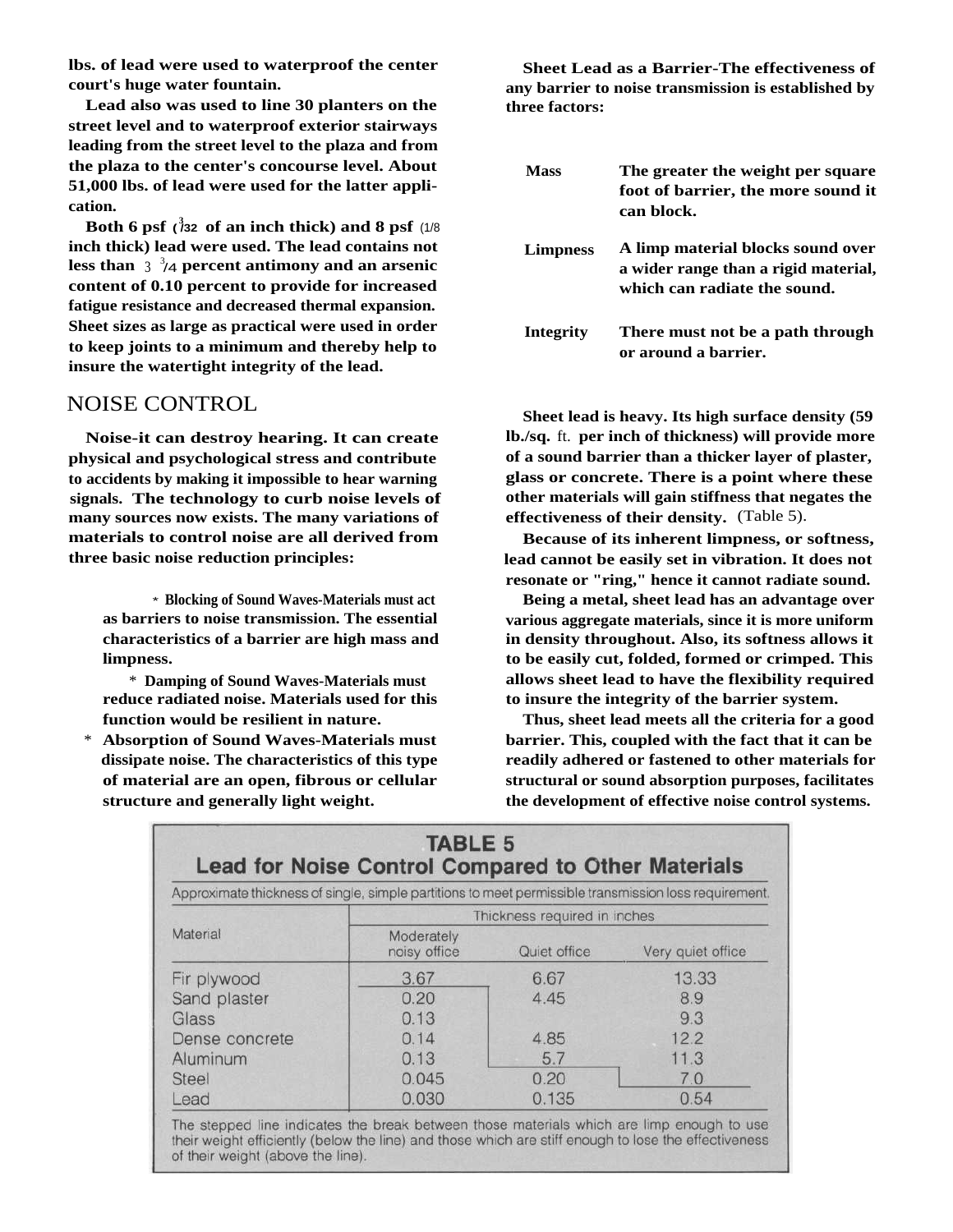**Besides its effectiveness alone in sheet form, lead can lend its properties to other materials. Leaded plastics in sheet, tile or bulk are effective in blocking airborne noise, as well as damping the ringing of metal structures-from small stamped metal panels to steel decking.**



*Laminated materials using lead make the confinement of noise within rooms relatively simple. Doors, however, are usually the weakest links in such walls. But doors can be made equal in effectiveness to flanking walls by means of lead laminated to the inner faces of finishing piles, as diagramed above.*

### **Typical Uses**

**Today, lead and leaded materials are being used in office equipment, transportation, skyscrapers, and industry to control noise. In typewriters and sound movie cameras, leaded damping materials are modifying the character of the noise produced.**

**Plenum Barriers. Today's typical office has a hung ceiling of lightweight, sound absorbent material. Usually there are perforations through the ceiling for lighting fixtures, sprinkler heads, air diffusers and the like. At each such opening, in fact, the entire lightweight ceiling surface acts as a point of entry for sound to get into the plenum above. And sound can escape through the same paths. Thus, walls between offices are bypassed and privacy destroyed. By hanging a sheet lead plenum barrier from the slab above to the top of the partition, this sound path can be blocked. Or a sheet lead barrier can be laid right over the ceiling tile or pans. While this latter scheme is often distinguished as an "over-the-ceiling" barrier, in a general sense it is also a plenum barrier. Because dense, limp materials have a terrific edge**

**over light, stiff materials in blocking sound transmission, sheet lead is an ideal barrier to airborne sound. In addition, the ease with which sheet lead can be cut, shaped and formed in the cramped plenum makes it far and away the easiest material to install. This is invariably reflected in an acoustically better job at lower cost.**

**High Transmission Loss Ceilings. High transmission loss ceilings provide a means of attenuating sound generated by noisy or vibrating mechanical equipment on upper floors. These floors are frequently adjacent to prime rental areas requiring low overall noise levels.**

**Two pound sheet lead is commonly used for this application. It may be attached to gypsum lath or board, using staples or adhesive before installation, or may be laid as a blanket over the ceiling construction during installation. Sheets should be lapped a minimum of two inches and should be carried up perimeter walls a minimum of four inches. All laps and joints should be dressed snugly together and may be taped if necessary. Caulk thoroughly at all perimeter points and at penetrations. Vibration isolation hangers are recommended at all points of suspension.**

**Finally, at least half, and preferably the entire area of ceiling construction or soffit of slab above, should be covered with any fibrous, absorptive material available in batt, sheet or blown form.**

**In cases where the source of noise comes from above, the sound barrier location should be moved from ceiling below to floor above. In the typical case of an apartment dwelling with joist construction and rough and finish floors of rigid construction, the noise level in the apartment below can be excessive. Acoustical improvement, in such cases, can most easily be achieved by installing sheet lead directly on the offending floor-being careful to turn the material up around the entire perimeter of the room behind baseboards or mop strips. Quickly and economically installed, two or three pound lead**  $\langle \partial u \rangle^2 \gg$  or  $\partial u \rangle^2 \gg$  **inch thick) will yield a five decibel increase in sound transmission loss, making loud noises above barely audible below (after the addition of carpet underlayment and carpet).**

Ducts. **Noisy ducts are quieted by covering them first with a layer of sound absorbing material, then a wrapping of sheet lead. If the duct is exposed to view, then a layer of aesthetic covering, such as aluminum or plastic, may be applied.**

**In the case of a rectangular duct, it is often more convenient to use an absorber of the board type rather than a blanket. Glass and mineral wool batts**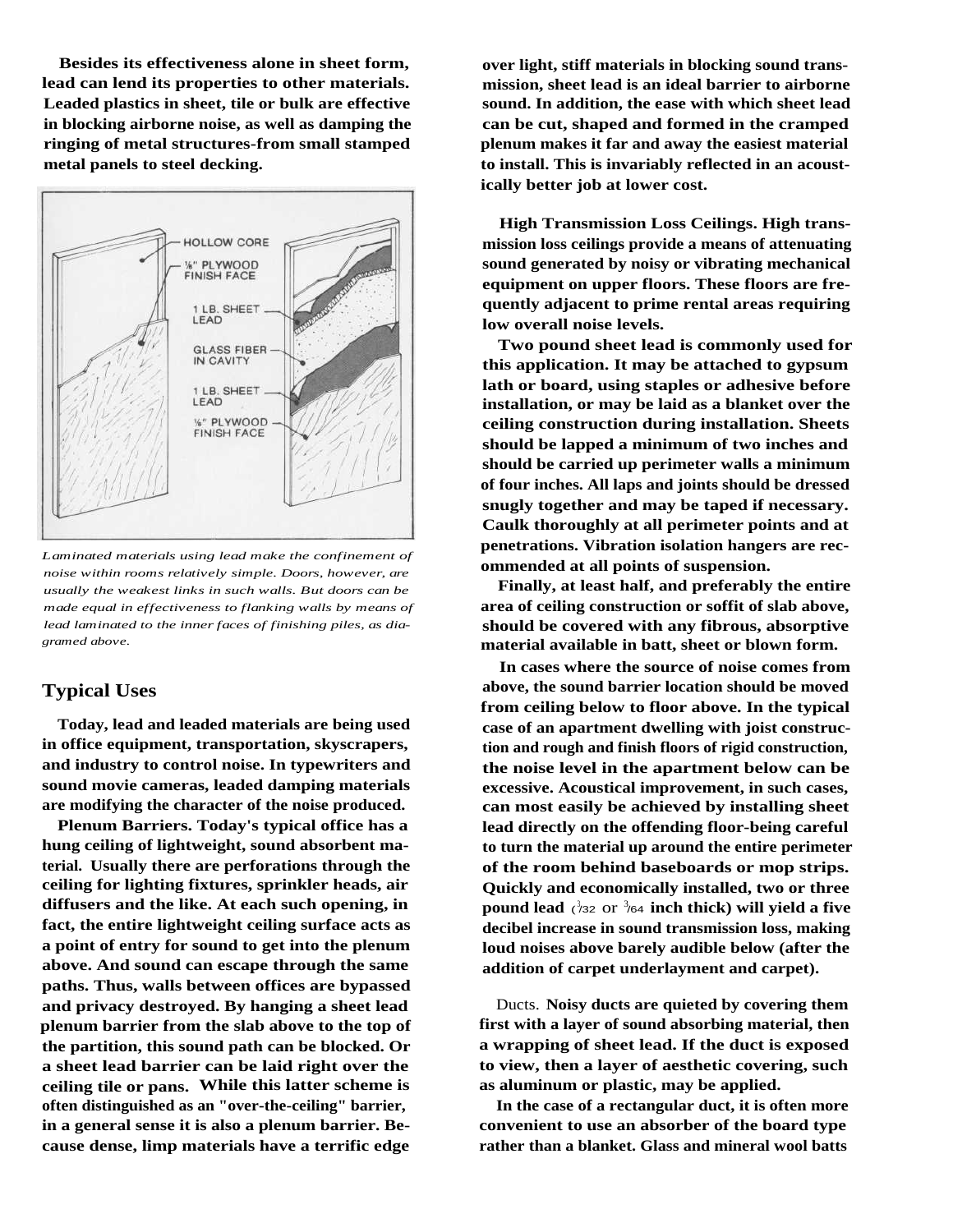and boards are suitable absorbers. Duct seal tape or spot application of adhesive are simple ways of anchoring the absorber while applying the lead sheets.

When the width of the duct exceeds 30 inches, it is good practice to support the sheet lead to prevent sagging.

Acoustical Walls. The problem of internal noise in buildings is not new. Nevertheless, changing trends in building construction towards lighter and thinner walls, ceilings and partitions-coupled with increasing noise levels caused by growing numbers of telephones, typewriters and/or business or household machines-have accentuated the problem.

The excellent sound-stopping properties of sheet lead, either alone or in combination with other materials, have made it possible to cope with these problems. Lead's contribution as the most effective noise control measure in well built acoustical walls makes them available for:

\* privacy between adjacent rooms or offices. containment of noise sources, such as office machines or household appliances. isolation of noisy or quiet areas, such as con-

ference rooms or a furnace room near a family playroom.

Doors. Laminated materials using sheet lead simplify the confinement of noise within rooms. Doors are the weakest links in such walls. However, doors can be made equal in effectiveness to the flanking walls by means of one pound lead laminated to the inner faces of finishing piles. Approximately 1/64 inch thick lead sheets, with a decorative wood veneer laminated to one face of the sheet and a pressure sensitive adhesive laminated to the opposite face, can easily be added to one or both faces of doors where high acoustic isolation is required. Thorough and complete gasketing at jambs, head and sill is, of course, required for a successful installation.

Anti-Vibration. Massive without being stiff, sheet lead is a poor conductor of vibration. Its ability to effectively block vibration makes it a popular material for use under buildings and machinery. Sheet lead and asbestos or lead and synthetic rubber anti-vibration pads can be used to cut noise and vibration from intense sources. Accepting static loads up to and above 1,000 psi, anti-vibration



*Double-swinging lead-lined sound reduction doors, coupled with a secondary vertical sliding door, effectively isolate most unwanted noise from industrial operations, such as this jet engine test cell.*

pads block the structural path by which vibration can get to radiating surfaces where it emanates as noise. High tonnage presses, drop hammers, and other high impact machines create vibration in addition to airborne noise. These vibrations, unless short circuited, can be transmitted throughout the structure of an entire plant, even into office areas where they are translated into audible noise. To prevent this from occurring, and to isolate the vibration source from its foundation, is the function of these pads.

The sheet lead also protects the pad from environmental attack-by ground water in the case of foundations, by oils or corrosive fluids in machinery mounts.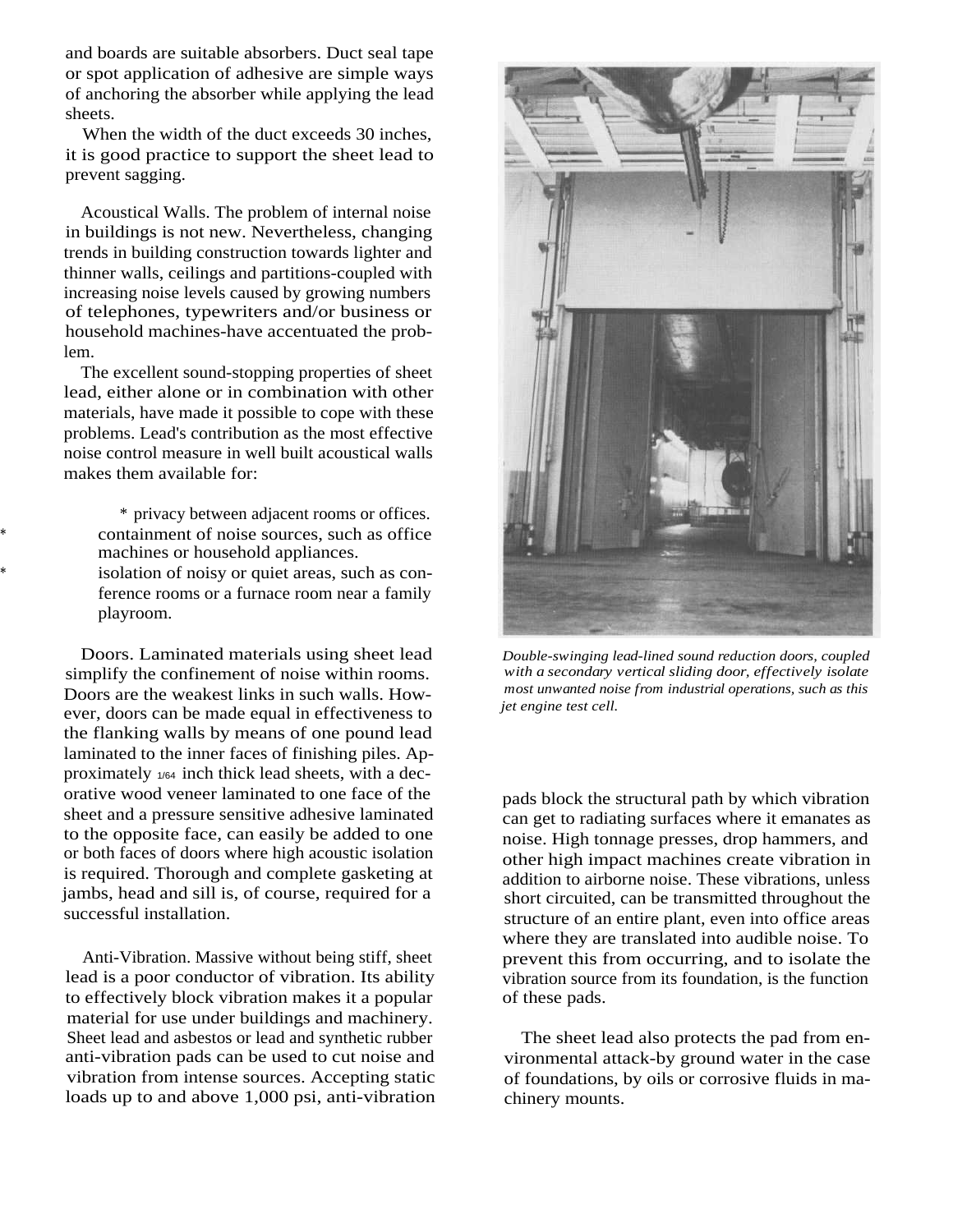Engine Compartments (Marine or Industrial). Noise control features can be built into new tankers, pleasure boats, industrial plants or retrofitted where access is available.

The engine compartment can be treated as an acoustic enclosure. The compartment walls reflect engine noise, which creates a higher noise level due to reverberant build-up. Lining the compartment with a combination of one lb. per sq. ft. sheet lead (septum) and an absorbent material can eliminate the noise build-up and improve the noise barrier properties of the compartment walls.

Plant Noise Control. The scope of possible plant application is too broad to cover in detail here. In addition to the benefits given already in utilizing sheet lead, other factors for consideration in a plant are:

- \* The lead sheet noise control system can be designed so that it is easily integrated into a plant, both physically and operationally (e.g., does not cause costly disruptions).
- Lead sheet is unaffected by coolants, cutting oils, drawing compounds and other common industrial materials.

### RADIATION SHIELDING

**Criteria for the Selection of a Shield Material.** Theoretically, almost any materials can be used for radiation shielding if employed in a thickness sufficient to attenuate the radiation to safe limits. However, due to certain characteristics discussed below, lead and concrete are among the most commonly used materials. The choice of the shield material is dependent upon many varied factors, such as final desired attenuated radiation levels, ease of heat dissipation, resistance to radiation damage, required thickness and weight, multiple use considerations (e.g., shield and/or structural), uniformity of shielding capability, permanence of shielding, and availability.

Gamma Rays and X-Rays. Their attenuation is dependent upon the density of the shielding material; it can be shown that a dense shield material with a higher atomic number is a better attenuator of x-rays. Lead enjoys the advantage of being the densest of any commonly available material. Where space is at a premium and radiation protection is important, lead is often prescribed. It is recognized that lead is not the most dense element (e.g., tantalum, tungsten, and thorium are higher on the density scale), but lead is readily available, easily fabricated and the lowest cost of these materials.

Neutrons. In shielding against neutron particles, it is necessary to provide a protective shield that will attenuate both the neutron particles and the secondary gamma radiation.

When applied as part of a neutron particle shielding system, lead has an extremely low level of neutron absorption and, hence, practically no absorption of secondary gamma radiation.

If the shield material has a high rate of neutron capture, it will in time become radioactive, sharply reducing its effectiveness as a shield material. Pure lead itself cannot become highly radioactive under bombardment by neutrons. Therefore, lead shielding, even after long periods of neutron exposure, emits only insignificant amounts of radiation due to activation.

It cannot be stressed too strongly that before a radiation protection shielding system is considered, contact should be made with the radiation control officer of the local municipality having jurisdiction, as well as a registered specialist in the field of radiological shielding.

The main use of lead as a shield is against x-ray and gamma radiation, where the presence of other elements (as impurities or deliberate alloying additions) will have a minor effect, depending only on the degree of dilution of the lead. Where neutrons are also present, however, impurities or additions which would become radioactive must be avoided.

The properties of lead which make it an excellent shielding material are its density, high atomic number, high level of stability, ease of fabrication, high degree of flexibility in application, and its availability.

Lead is heavier than roughly 80 percent of the elements in the periodic table. It could be assumed, therefore, that shield constructions making use of lead will tend to be heavier than constructions making use of lighter elements. This concept may be true in static shielding structures where weight and volume restrictions are of lesser importance. In mobile shielding, however, where weight and volume reductions are at a premium, the selection of the lighter materials would have quite the opposite effect on reducing radiation to the levels intended.

The remaining elements which are heavier than lead could contribute to even greater weight savings, although the use of such materials as depleted uranium and tungsten is usually prohibitive in cost.

The traditional concept of lead being heavy must be re-evaluated in terms of providing a highly effective shield structure, with the lowest volume and weight of the commonly available material.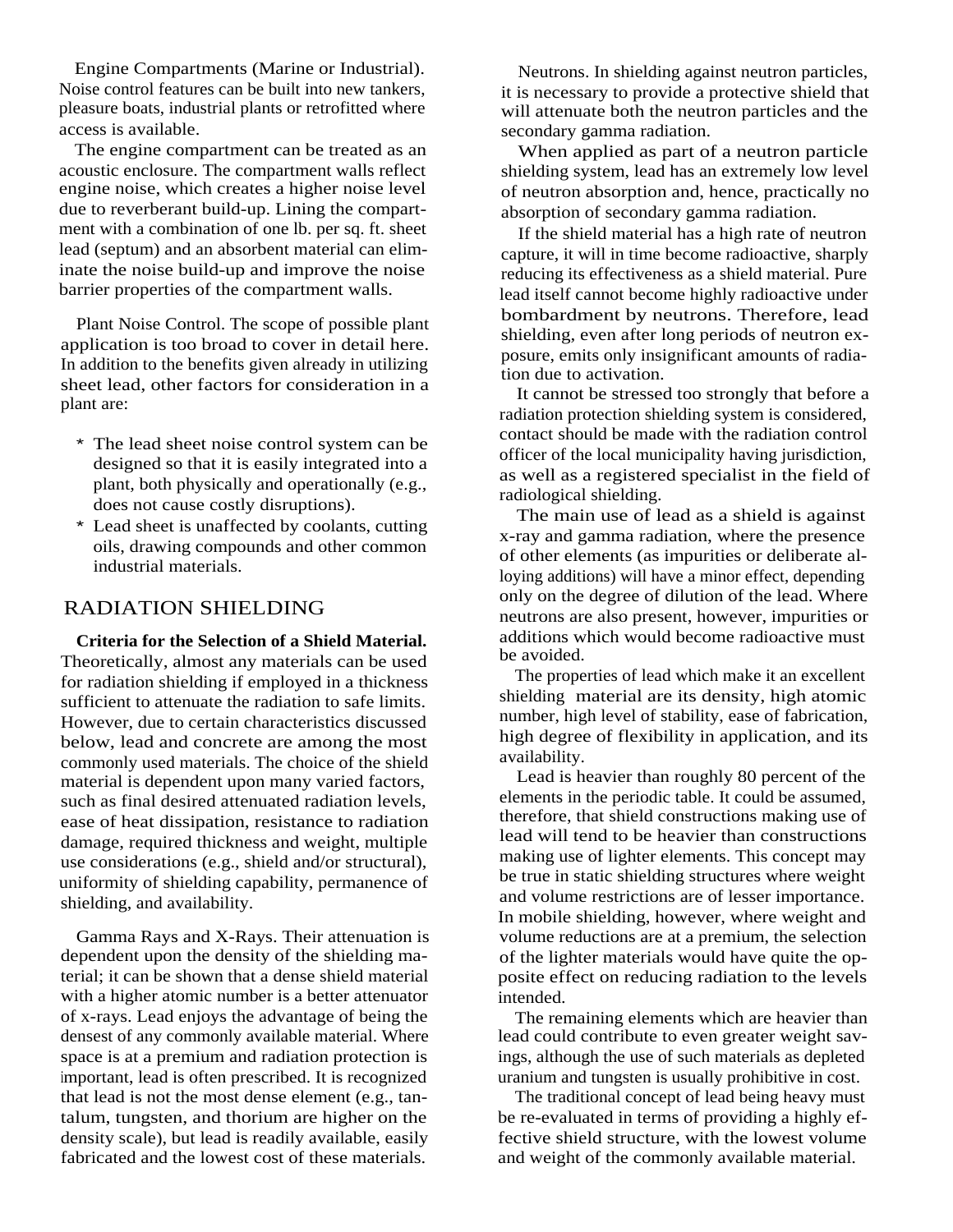**Also, being a metal, lead has an advantage over various aggregate materials, such as concrete, being more uniform in density throughout. In addition, because commonly used forms of lead exhibit smooth surfaces, lead is less likely to become contaminated with dirt or other materials which, in turn, may become radioactive.**

### Composition of Lead Used

**Grades of lead are specified by the American Society for Testing Materials (ASTM): B29, Federal Specifications QQ-L-171, Pig Lead, and QQ-L-201, Sheet Lead. For x-ray or gamma ray shielding, the grades of interest are a pure commerical lead (ASTM designation, Corroding Lead), and an undesilverized lead (ASTM designation, Chemical Lead). In the presence of neutrons it is important to consider a lead with a minimum purity of 99.99 percent.**

**Where lead is used as an unsupported shield in the absence of neutrons, greater hardness and rigidity may be required due to pure lead's relatively low structural strength. In these circumstances it has been usual to utilize a 4-6% antimony level, however similar improvements in strength can be obtained with calcium and tin alloy additions in lower total quantities, retaining the highest possible lead purity for shielding effectiveness.**



Typical X-ray machine control booth design (prefabricated) utilizes sheet lead-filled panels. Leaded glass vision panels can be provided in one or more individual panels at any desired location.

### Forms of Sheet Lead

**In addition to the significant physical properties,, lead's versatility, ease of fabrication, and availability in a variety of forms make the metal well suited to a great many installation applications.**

**It should be noted that there are a number of methods of applying lead for x-ray or gamma radiation protection, including sheet lead, lead laminated to common building materials, lead brick, lead lined block, leaded glass, and a variety of leaded vinyls.**

**The following forms of lead sheet are available from most manufacturers, their representatives, or specialized lead burning companies.**

**Sheet, plate and foil lead in thicknesses from 0.002 inch up to many inches. (See section "Specifying Sheet Lead" for details). Lead shielding, in the form of sheet/plate lead, is extensively used in hospitals, laboratories and industrial facilities for installations that often encompass a large area.**

**Homogeneous bonded sheet lead. It is manufactured by, as the name implies, homogeneously bonding lead sheet to a substrate material such as steel. This product finds applications in ductwork, pumps, etc., that carry radioactive particles or material.**

**Laminated panels of sheet lead, adhesive bonded to such materials as steel, wood, gypsum board, plastic and aluminum or other supporting material. This product is frequently used for space shielding because of its self-supporting nature and ease in erecting and handling.**

### Fabrication Methods

To **meet the varied applications and installations of radiation shielding systems, lead can be fabricated easily into countless designs with weights varying anywhere from ounces to many tons.**

**Flat Sheet/Plate Construction. When lead shielding is required between the walls of a rectangular box container, use of flat sheet/plate is a simple technique for accomplishing this objective. The base, sides and lid are fitted with lead of convenient thickness, cut such that the joints between sides, sides and base, etc., are all of a stepped construction.**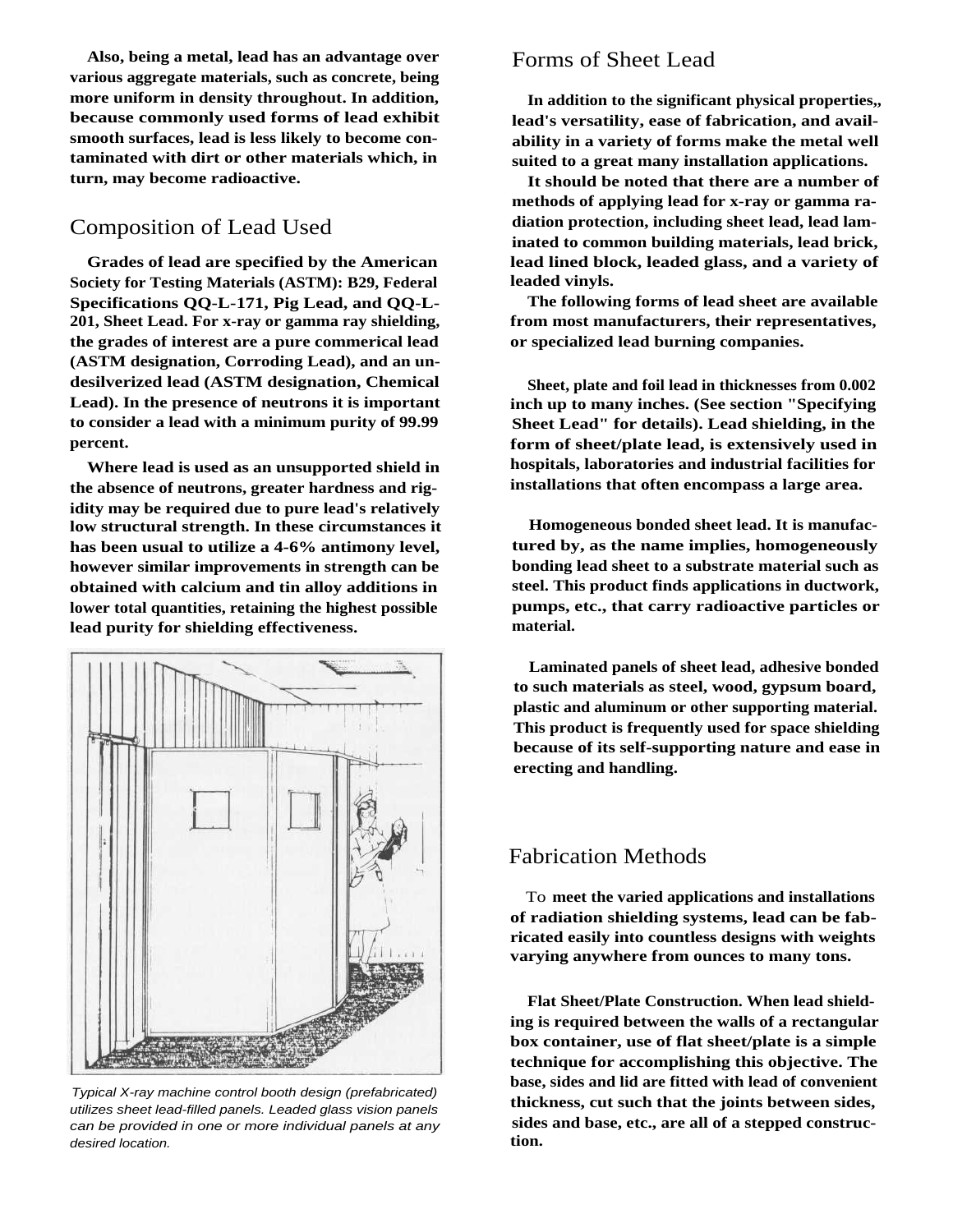Cylindrical Sheet/Plate Construction. The sheet/ plate should be of convenient size and weight to handle in relation to the container. The lead can be formed into a cylinder and adjacent edges lead welded (burned) together. If the shield is to be relatively thick, then a series of concentric tubes can be used or a stepped semi-cylindrical form made to fit the space between the container walls.

Wrapped Sheet Construction. Another relatively simple technique for forming a cylindrical shield is to rotate the inner shell on a lathe or similar equipment. While the shell is rotating, lead sheet is wrapped continuously around the shell up to the desired thickness

Homogeneously Bonded Lead. See above. Laminated Panels. See above.

### **Typical Uses**

Space Shielding. The basic protective barrier involves the use of sheet lead for the protection of the general area (e.g., walls, ceilings, and floors). However, since sheet lead has very little inherent structural strength, most installations require that the sheet lead be supported in some fashion, or that the sheet lead be laminated to provide a more rigid building material. This type of shielding is found in hospital, medical and industrial x-ray installations.

Mobile Lead Screen. Lead sheet and various lead laminates may be used in some applications of portable shielding where the erection of a lead brick wall is not the most convenient method. Such specially designed shields are used in medical and industrial applications of radioactive isotopes.

A typical mobile shield would consist of an unpierced lead sheet, laminated with a resilient adhesive between two plywood panels and covered with a variety of surfaces and finishes, such as wood veneer, "Mylar" or plastic. Usually the screen is provided with a metal trim on all edges, in addition to the normally supplied mobile mounts and casters.

Lead Shielded Containers. With the development of nuclear power, and the 'increasing usage of radioactive materials in medicine and industry, there has been a growing need for shielded containers of all types and sizes. The materials to be transported include reactor fuels, irradiated fuel, radioactive waste, and radioisotopes. As a result, containers vary in size from isotope containers of a few pounds, to the large and complex fuel shipping casks of several hundreds or thousands of pounds.

**Transportation Containers for** Low-Level Waste. The primary goal in transporting any form of radioactive materials is public safety. In the event of a transport accident, the container design must provide the ultimate in structural integrity. It has to be constructed to prevent the release of large quantities of radionuclides, and the resulting significant increase in the radiation level, under any condition where the container is damaged. Transport containers can be made with sheet/plate lead for the smaller sizes. The larger containers are generally made by casting the lead between the steel plates.

Transportation Containers for High Level Waste. High-level nuclear waste is defined as the highly radioactive fission products which are stripped out of the spent fuel elements in the chemical extraction cycles used in the nuclear fuel processing plants. These wastes are initially in a liquid form. After a period of storage, the liquid is converted into a dry, stable solid which is highly radioactive.

The technology for building safe transport containers already exists, as the containment and shielding requirements for high level waste are almost identical to many types of spent nuclear fuel casks already in widespread use. It is expected that when these containers are designed, lead will again be the most logical choice for the shield material.

Storage Containers. There are two general classifications of storage containers: shipping containers for storage, and specially built facilities for storage. A common form of a storage container is a recess in a solid wall or floor, which requires the addition of lead shielding as a lining, as well as for any doors or covers. The area may be lined with sheet lead or a variety of lead laminates. However, any door or cover may require the lead shield to be encased in steel.

Nuclear Reactor Shielding. In atomic reactors or "piles," cadmium, lead, concrete and distance generally are used to protect operating personnel from exposure to all types of dangerous radiation. Chief among these are neutrons and gamma rays. Neutrons escaping from the uranium section of reactors are absorbed by a thin cadmium shield. This absorption causes the cadmium to emit gamma rays which in turn are stopped by a lead shield. Thus during the loading and unloading of atomic fuel, personnel are protected from neutrons by the cadmium and from gamma rays by the lead. Lead sheet/plate is also used in retrofitting sections of the reactors in which "leaks" have been detected.